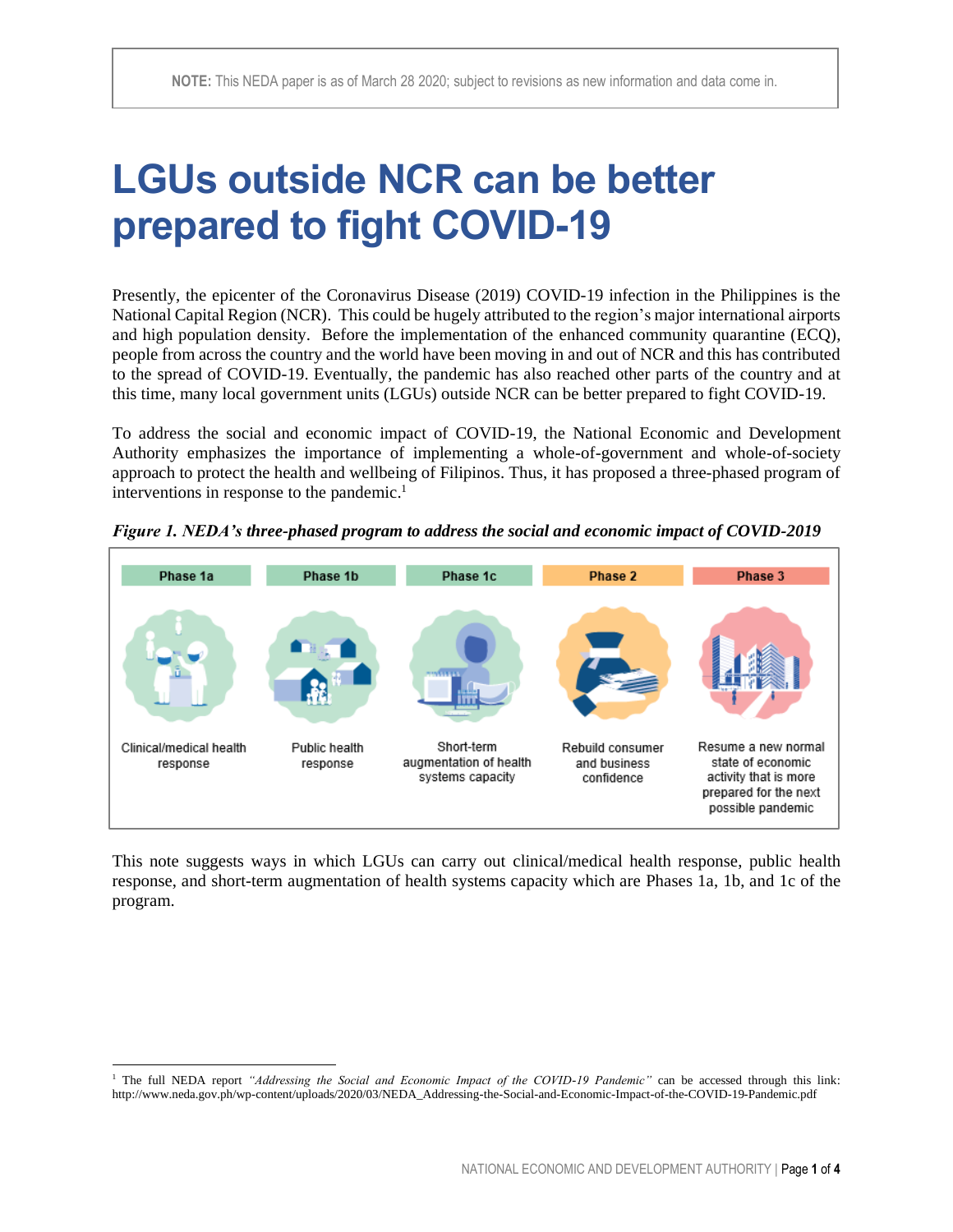## Mitigating Measures

The funding requirements for the interventions under these phases need to be determined in coordination with the relevant agencies. LGUs should also note that some of these measures will have to be undertaken immediately while with some, temporary solutions may be needed.

## Phase 1a: Clinical/Medical Health Response

**Phase 1a** is the clinical and medical response to rising COVID-19 cases. It consists of interventions for early detection and testing, effective quarantine systems, and effective management and treatment of cases.

#### *Early detection and tracing*

Systems must be in place to facilitate contact tracing, as needed. Passengers in public transport can be required to fill up a Health Declaration Form, with contact details. Drivers and operators can compile these forms, to be submitted as needed. Other countries have used a Mobile App to keep a history of close contacts over a certain period. If Internet access is a problem, a simple diary will do. Needless to say, data should be kept confidential and used only for purposes of contact tracing. Thus, protocols for data submission and management need to be in place, consistent with the Data Privacy Law.

Each LGU must work with the regional health offices to set up protocols for referrals using data gathered. The interim guidelines on contact tracing for confirmed COVID-19 cases issued by the Department of Health must also be observed.<sup>2</sup>

#### *Effective quarantine*

DOH has already issued guidelines on home quarantine.<sup>3</sup> LGUs can help in explaining the guidelines to persons under monitoring (PUMs), perhaps even translating the guidelines into the local language or transforming these into infographics. LGU personnel can also augment the DOH personnel in keeping track of the health conditions of the PUMs. LGUs must also be ready to provide for the basic necessities of these PUMs, as necessary.

#### *Effective management and treatment*

Much of the interventions on management and treatment of cases is the domain of medical institutions. However, LGUs can ensure that these medical institutions are supported in every aspect.

LGUs can arrange for regular transport services, or even temporary accommodation for health care workers. LGUs may need to issue special permits for the different transport or accommodation units.

<sup>2</sup> [https://www.doh.gov.ph/sites/default/files/health-update/DC2020-0048-Reiteration-of-DM2020-0068-Interim-Guidelines-on-Contact-Tracing](https://www.doh.gov.ph/sites/default/files/health-update/DC2020-0048-Reiteration-of-DM2020-0068-Interim-Guidelines-on-Contact-Tracing-for-Confirmed-2019-nCoV-ARD-Cases.pdf)[for-Confirmed-2019-nCoV-ARD-Cases.pdf](https://www.doh.gov.ph/sites/default/files/health-update/DC2020-0048-Reiteration-of-DM2020-0068-Interim-Guidelines-on-Contact-Tracing-for-Confirmed-2019-nCoV-ARD-Cases.pdf)

<sup>3</sup> https://www.doh.gov.ph/sites/default/files/health-update/DM-Interim%20Guidelines%20for%20Home%20Quarantine.pdf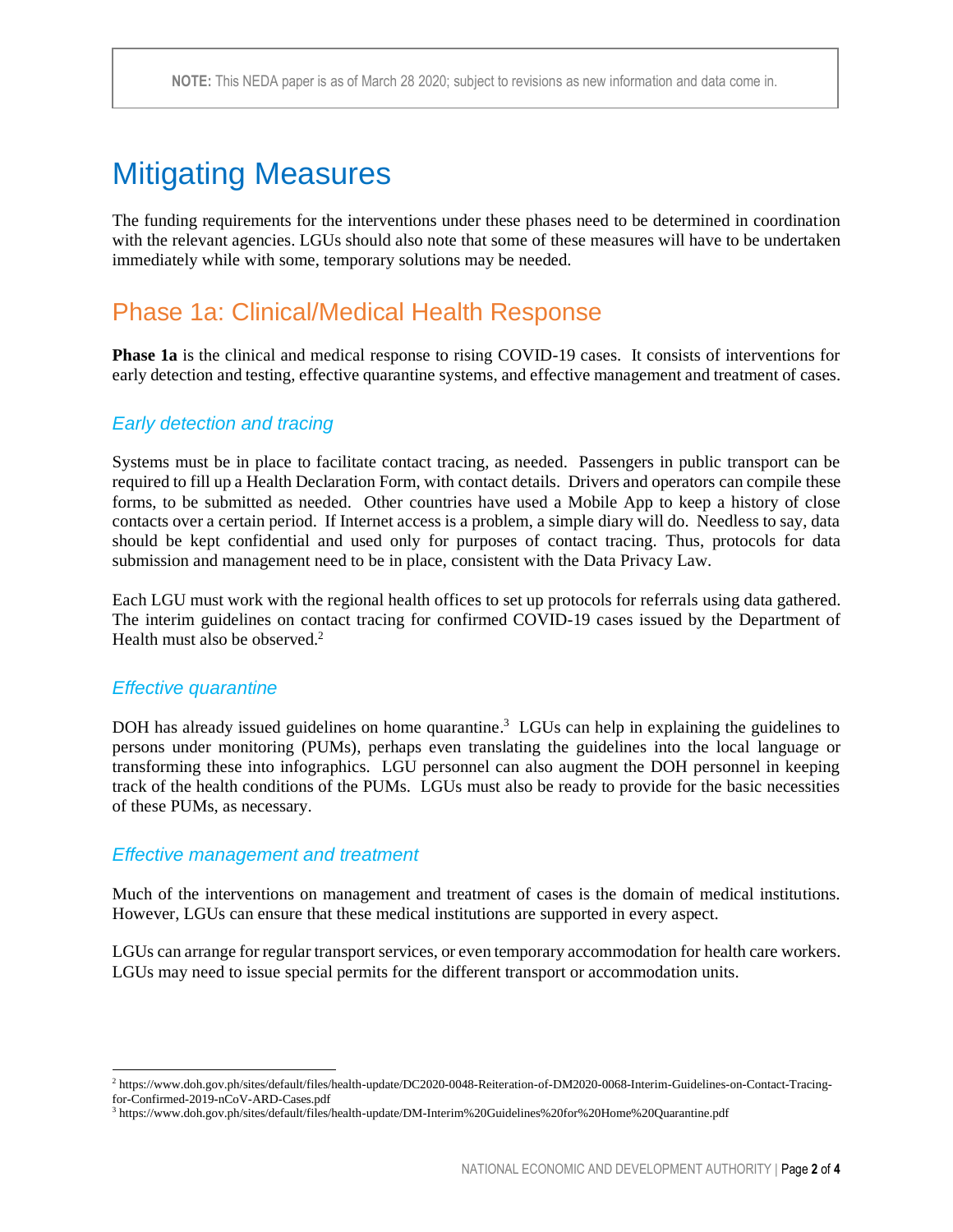## Phase 1b

**Phase 1b** consists of public health measures: travel ban, ban on crowded gatherings, school closures, flexible work arrangements, limits on business operations and later on, work suspension.

In all these, LGUs need to issue clear guidelines, taking off from the directives of the Inter-Agency Task Force on Emerging Infectious Diseases. Information, education, and communication (IEC) materials to promote personal hygiene and boost the immune system need to be rolled out.

LGUs should also ensure that proper sanitation is maintained in all public places (wet markets, streets, barangay and municipal halls, transport terminals, etc.) Private establishments also need to be informed of the proper disinfection protocol and other measures to maintain cleanliness and sanitation. Thermal scanning among individuals that are about to enter these places and spaces is also suggested in order to curb the spread of the disease.

Surgical masks can be reserved for the use of health-related personnel, while non-medical personnel are encouraged to wear washable face masks. The wearing of face masks in public places is said to be one of the factors for the low COVID-19 infection rate in South Korea. DOST has partnered with a garment factory in Taytay, using technology developed by the Philippine Textile Research Institute to produce face masks that is water-repellent on one side, but can be washed up to 50 times over.

It is also important to ensure that the flow of basic goods and services is unhampered during this phase. LGUs may need to issue special passes for selected employees, delivery trucks of essential goods and designate special highway lanes, etc.

LGUs must be ready to deploy personnel to man the checkpoints. An orientation workshop with the checkpoint frontliners will definitely help clarify issues. They also need to be provided with adequate personal protective equipment (PPEs).

In order to mitigate the impact of work suspensions, government will implement a social amelioration package for the poor and vulnerable. LGUs can prepare for this by coming up with a registry of the poor and vulnerable households in their respective areas. The registry should include verifiable information as to the demographic information, socioeconomic status, usual occupation, address, contact information and if currently receiving any assistance from government.

There is bound to be a number of well-meaning individuals and organizations that will volunteer resources, in cash or in kind. A system to manage the receiving and deploying of these donations need to be put in place.